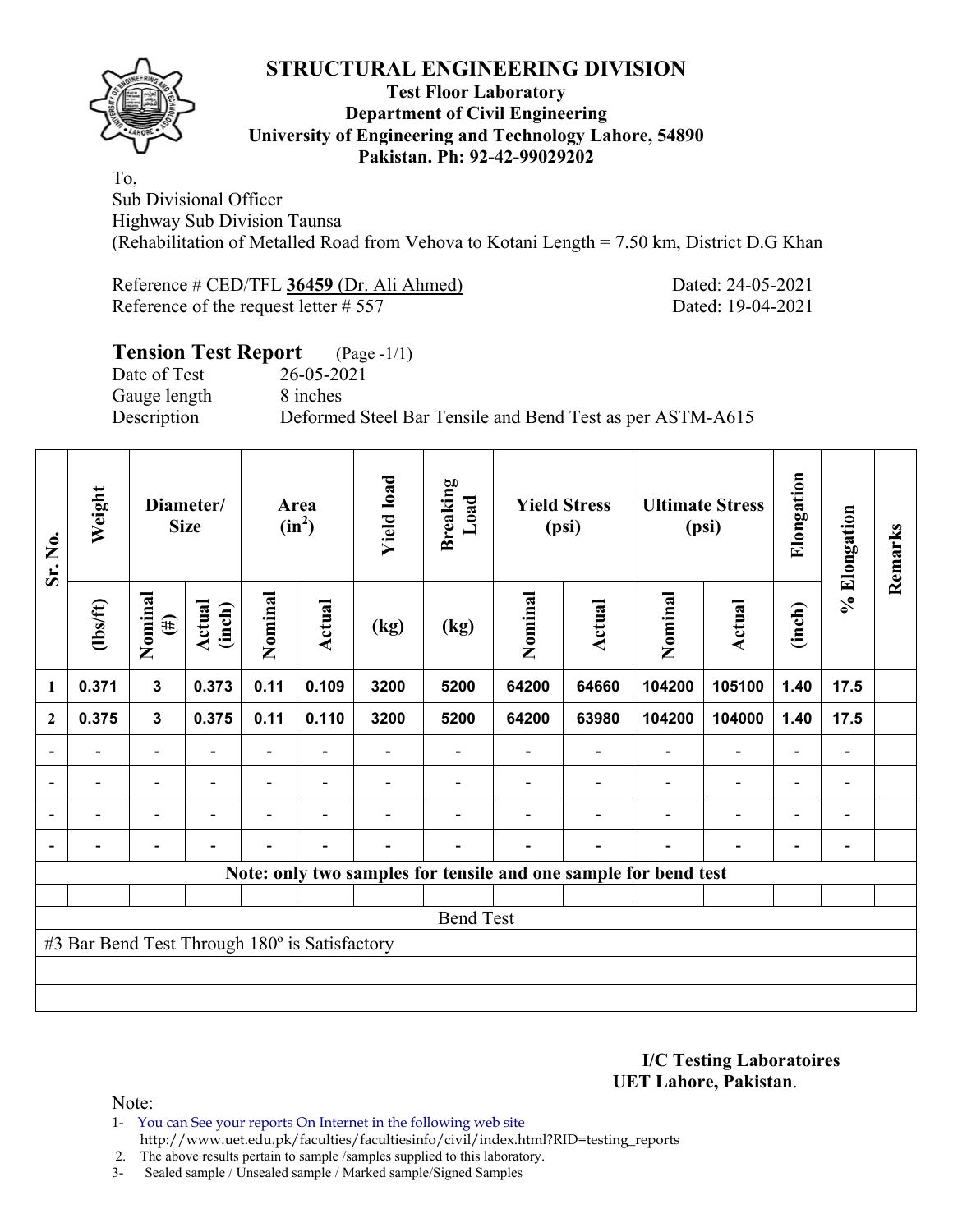

**Test Floor Laboratory Department of Civil Engineering University of Engineering and Technology Lahore, 54890 Pakistan. Ph: 92-42-99029202** 

To, M/S Baig Construction Co. Lahore ((Madrasa Raiwind Markaz)

Reference # CED/TFL **36460** (Dr. Ali Ahmed) Dated: 24-05-2021 Reference of the request letter # Nil Dated: 24-05-2021

#### **Tension Test Report** (Page -1/1) Date of Test 26-05-2021 Gauge length 8 inches

Description Deformed Steel Bar Tensile and Bend Test as per ASTM-A615

| Sr. No. | Weight                                                         |                          | Diameter/<br><b>Size</b><br>(inch) |                | Area<br>$(in^2)$ | <b>Yield load</b>                                   | <b>Breaking</b><br>Load |         | <b>Yield Stress</b><br>(psi) |         | <b>Ultimate Stress</b><br>(psi) | Elongation               | % Elongation                 | Remarks |
|---------|----------------------------------------------------------------|--------------------------|------------------------------------|----------------|------------------|-----------------------------------------------------|-------------------------|---------|------------------------------|---------|---------------------------------|--------------------------|------------------------------|---------|
|         | (1bs/ft)                                                       | Nominal                  | Actual                             | Nominal        | Actual           | (kg)                                                | (kg)                    | Nominal | Actual                       | Nominal | <b>Actual</b>                   | (inch)                   |                              |         |
| 1       | 0.352                                                          | 3/8                      | 0.363                              | 0.11           | 0.103            | 3600                                                | 4800                    | 72200   | 76780                        | 96200   | 102400                          | 0.90                     | 11.3                         |         |
|         |                                                                |                          |                                    |                |                  |                                                     |                         |         |                              |         |                                 |                          |                              |         |
|         |                                                                | $\overline{\phantom{0}}$ |                                    |                |                  |                                                     |                         |         |                              |         | $\overline{\phantom{0}}$        | $\overline{\phantom{0}}$ |                              |         |
|         |                                                                | $\overline{\phantom{0}}$ |                                    |                |                  |                                                     |                         |         |                              |         | $\overline{\phantom{0}}$        | $\overline{\phantom{0}}$ | $\qquad \qquad \blacksquare$ |         |
|         | $\overline{\phantom{0}}$                                       | $\overline{\phantom{a}}$ |                                    | $\blacksquare$ | ۰                |                                                     |                         |         |                              |         | $\overline{\phantom{0}}$        | $\overline{\phantom{a}}$ | $\blacksquare$               |         |
|         |                                                                |                          |                                    |                |                  |                                                     |                         |         |                              |         | $\blacksquare$                  | ۰                        |                              |         |
|         | Note: only one sample for tensile and one sample for bend test |                          |                                    |                |                  |                                                     |                         |         |                              |         |                                 |                          |                              |         |
|         |                                                                |                          |                                    |                |                  |                                                     |                         |         |                              |         |                                 |                          |                              |         |
|         |                                                                |                          |                                    |                |                  |                                                     | <b>Bend Test</b>        |         |                              |         |                                 |                          |                              |         |
|         |                                                                |                          |                                    |                |                  | 3/8" Dia Bar Bend Test Through 180° is Satisfactory |                         |         |                              |         |                                 |                          |                              |         |
|         |                                                                |                          |                                    |                |                  |                                                     |                         |         |                              |         |                                 |                          |                              |         |
|         |                                                                |                          |                                    |                |                  |                                                     |                         |         |                              |         |                                 |                          |                              |         |

**I/C Testing Laboratoires UET Lahore, Pakistan**.

Note:

1- You can See your reports On Internet in the following web site http://www.uet.edu.pk/faculties/facultiesinfo/civil/index.html?RID=testing\_reports

2. The above results pertain to sample /samples supplied to this laboratory.

3- Sealed sample / Unsealed sample / Marked sample/Signed Samples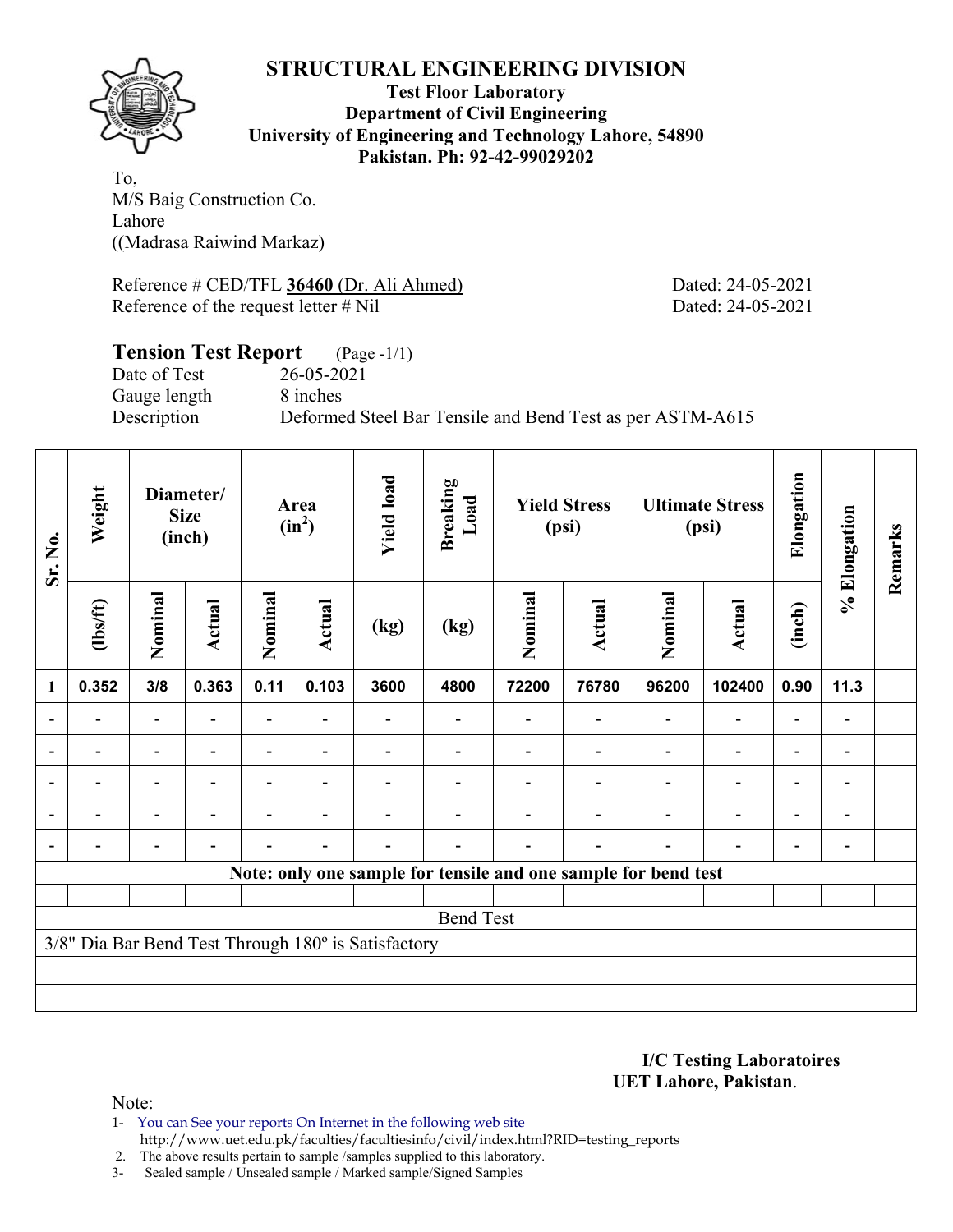

#### **Test Floor Laboratory Department of Civil Engineering University of Engineering and Technology Lahore, 54890 Pakistan. Ph: 92-42-99029202**

To, Manager QC Country Developers (Pvt) Ltd 64-E/1 Gulberg III Lahore (Project: 46-G Model Town Lahore) – (Careative Constructors)

| Reference # CED/TFL 36463 (Dr. Ali Ahmed)                     | Dated: 24-05-2021 |
|---------------------------------------------------------------|-------------------|
| Reference of the request letter $\#$ CD-21-Testing/ST/46g-001 | Dated: 24-05-2021 |

### **Tension Test Report** (Page -1/1)

Date of Test 26-05-2021 Gauge length 8 inches

Description Deformed Steel Bar Tensile and Bend Test as per ASTM-A615

| Sr. No.                  | Weight                                                         |                          | Diameter/<br><b>Size</b> |                          | Area<br>$(in^2)$         | <b>Yield load</b> | <b>Breaking</b><br>Load |         | <b>Yield Stress</b><br>(psi) |         | <b>Ultimate Stress</b><br>(psi) | Elongation               | % Elongation             | Remarks |
|--------------------------|----------------------------------------------------------------|--------------------------|--------------------------|--------------------------|--------------------------|-------------------|-------------------------|---------|------------------------------|---------|---------------------------------|--------------------------|--------------------------|---------|
|                          | $\frac{2}{10}$                                                 | Nominal<br>$(\#)$        | <b>Actual</b><br>(inch)  | Nominal                  | Actual                   | (kg)              | (kg)                    | Nominal | <b>Actual</b>                | Nominal | <b>Actual</b>                   | (inch)                   |                          |         |
| $\mathbf{1}$             | 0.381                                                          | $\mathbf{3}$             | 0.378                    | 0.11                     | 0.112                    | 3900              | 5200                    | 78200   | 76720                        | 104200  | 102300                          | 0.80                     | 10.0                     |         |
| $\blacksquare$           |                                                                | $\blacksquare$           |                          | $\blacksquare$           |                          |                   |                         |         |                              |         |                                 |                          |                          |         |
| $\overline{\phantom{0}}$ |                                                                | $\overline{\phantom{0}}$ |                          | Ξ.                       | $\overline{\phantom{0}}$ |                   |                         |         |                              |         | $\overline{\phantom{0}}$        | $\overline{\phantom{0}}$ | $\overline{\phantom{0}}$ |         |
|                          |                                                                | -                        |                          | $\overline{\phantom{0}}$ | $\overline{\phantom{0}}$ |                   |                         |         |                              |         | $\overline{\phantom{0}}$        | $\overline{\phantom{0}}$ | $\overline{a}$           |         |
|                          |                                                                |                          |                          |                          |                          |                   |                         |         |                              |         |                                 | $\overline{\phantom{0}}$ | $\overline{a}$           |         |
| $\overline{a}$           |                                                                |                          |                          |                          |                          |                   |                         |         |                              |         |                                 |                          | $\overline{a}$           |         |
|                          | Note: only one sample for tensile and one sample for bend test |                          |                          |                          |                          |                   |                         |         |                              |         |                                 |                          |                          |         |
|                          |                                                                |                          |                          |                          |                          |                   |                         |         |                              |         |                                 |                          |                          |         |
|                          |                                                                |                          |                          |                          |                          |                   | <b>Bend Test</b>        |         |                              |         |                                 |                          |                          |         |
|                          | #3 Bar Bend Test Through 180° is Satisfactory                  |                          |                          |                          |                          |                   |                         |         |                              |         |                                 |                          |                          |         |
|                          |                                                                |                          |                          |                          |                          |                   |                         |         |                              |         |                                 |                          |                          |         |
|                          |                                                                |                          |                          |                          |                          |                   |                         |         |                              |         |                                 |                          |                          |         |

**I/C Testing Laboratoires UET Lahore, Pakistan**.

Note:

- 1- You can See your reports On Internet in the following web site http://www.uet.edu.pk/faculties/facultiesinfo/civil/index.html?RID=testing\_reports
- 2. The above results pertain to sample /samples supplied to this laboratory.
- 3- Sealed sample / Unsealed sample / Marked sample/Signed Samples